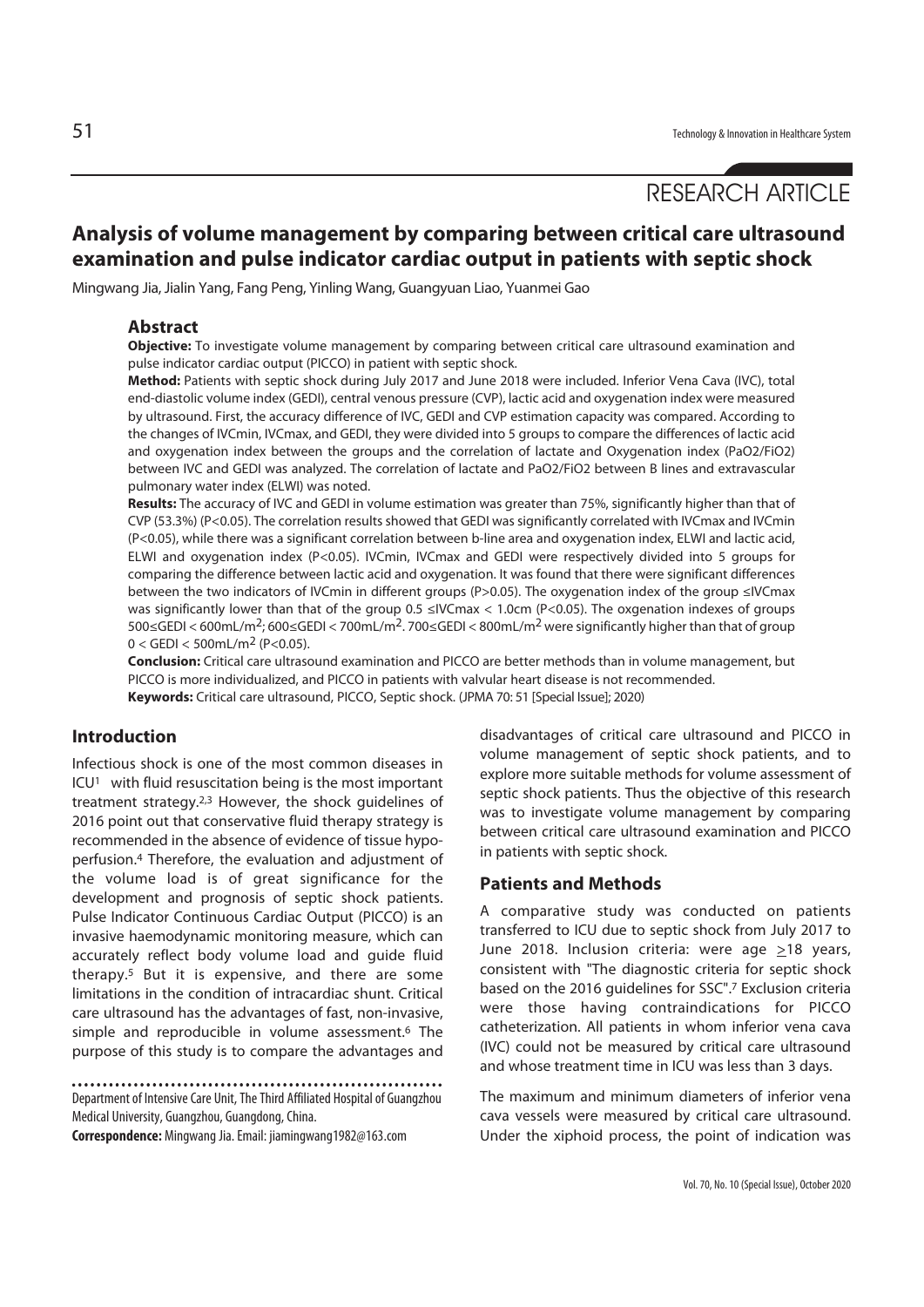pointed to the head, and the inferior vena cava (IVC) section was obtained. Under M mode, the sampling line was placed at 2cm from IVC into the right atrium. The maximum and minimum internal diameters of the inferior vena cava vessels (IVCmax and IVCmin) were measured respectively. In supine position, the ultrasound probe was perpendicular to the chest wall and the indication point was facing the head. The B-line area of the lung was detected according to the standardized checkpoint in the BLUE process, and the number of B-line areas was recorded.

IVC, PICCO and central venous pressure (CVP) were measured at 7:00 a.m. on the 1st, 2nd and 3rd day after patients were transferred to ICU, and lactic acid and oxygenation index were recorded at the same time. IVC, PICCO and CVP were measured again at 16:00 on the first day.

The accuracy of IVC, PICCO and CVP in evaluating the volume was calculated by the volume change from 7:00 to 16:00 on the first day, and the similarities and differences of the accuracy were compared. According to the size of IVCmax, patients were divided into five groups: 0.5<IVCmax<1.0cm, 1.0<IVCmax<1.5cm, 1.5<IVCmax<2.0cm, 2.0<IVCmax<2.5cm, 2.5<IVCmax; according to the size of IVCmin, patients were divided into five groups: 0<IVCmin<0.5cm, 0.5<IVCmin<1.0cm, 1.0<IVCmin<1.5cm, 1.5<IVCmin<2.0cm, and 2.0<IVCmin, respectively. According to the global end-diastolic volume index (GEDI), the patients were divided into five

groups: 0<GEDI <500mL/m2; 500<GEDI <600mL/m2; 600<GEDI <700mL/m2; 700<GEDI <800mL/m2; 800 mL/m<sup>2</sup>  $\leq$ GEDI.

The correlation among the three groups and the similarities and differences of lactic acid and oxygenation index were compared. This gave the correlation between the number of B-line areas and Extravascular Lung Water Index (ELWI) and the correlation between them and lactic acid and oxygenation index.

The statistical analysis software package SPSS 21.0 was used for statistical analysis. The experimental data were expressed by mean  $\pm$  standard deviation (x $\pm$ s), t-test and correlation test. The counting data were expressed by rate (%) and  $\gamma^2$  test was used. P<0.05 indicated that the difference was statistically significant.

#### **Results**

A total of 30 patients were enrolled, including 12 males, with an average age of 38.87±7.66 years.

As shown in Table-1, the accuracy of CVP, IVCmax and IVCmin were 53.3%, 83.33% and 90.0% respectively. Accuracy of GEDI was 76.7%, and accuracy of GEDI\* was 84.0%. The results of comparing the accuracy of estimated capacity showed that the accuracy of IVCmax and GEDI\* was significantly higher than that of CVP (P<0.05). The estimation accuracy of IVCmin was significantly higher than that of CVP (P<0.01). In the correlation analysis of GEDI and IVC, there was no



**Note: the figure A was lactic acid index in different groups of IVCmin. Figure B was oxygenation index in different groups of IVCmin** 

**Figure-1:** Comparison of lactic acid and oxygenation index in different groups of IVCmin.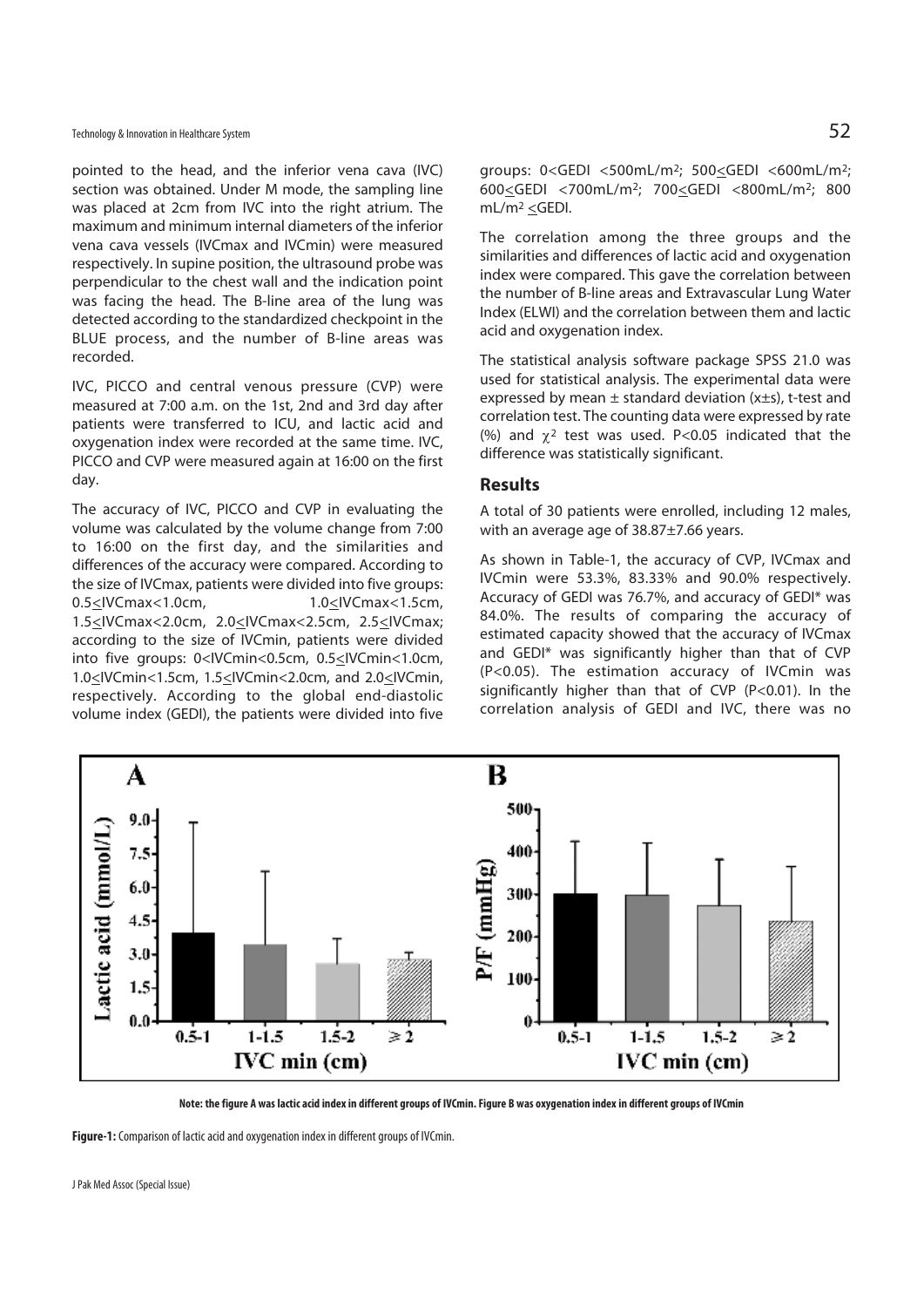|  |  | Table-1: Comparison of GEDI, IVC and CVP in judging volume accuracy. |  |
|--|--|----------------------------------------------------------------------|--|
|--|--|----------------------------------------------------------------------|--|

|                | Yes | No | Accuracy (%) | $\gamma^2$ | D     |
|----------------|-----|----|--------------|------------|-------|
| <b>CVP</b>     | 16  | 14 | 53.3         |            |       |
| <b>IVC</b> max | 25  | 5  | 83.33        | 6.24       | 0.012 |
| <b>IVC</b> min | 27  | 3  | 90.0         | 9.93       | 0.002 |
| GEDI           | 23  |    | 76.7         | 3.59       | 0.058 |
| $GEDI^*$       | 21  | 4  | 84.0         | 5.83       | 0.016 |

CVP: Central Venous Pressure IVC: Inferior Vena Cava GEDI: Total End-Diastolic Volume Index; \* shows exclusion of valvular heart disease.

significant correlation between GEDI and IVCmax ( $r =$ 0.048,  $P = 0.653$ ), and no significant correlation between GEDI and IVCmin ( $r = 0.033$ ,  $P = 0.755$ ); after excluding patients with valvular heart disease, there was a significant correlation between GEDI and IVCmax  $(r =$ 0.311,  $P = 0.007$ ), and there was a significant correlation between GEDI and IVCmin ( $r = 0.308$ ,  $P = 0.007$ ).

After comparing the different groups of IVCmin, IVCmax and GEDI in difference between lactic acid and oxgenation index, it was found that in Figure-1A, lactic acid indexes of 0.5 IVCmin < 1.0 cm, 1.0 or less IVCmin < 1.5 cm, 1.5 or less IVCmin < 2.0 cm and 2.0 or less IVCmin groups were 3.97, 3.45 + / - 3.27, 2.59 4.93 mm + / - 1.12 and  $2.77 + 7 - 0.33$ , and there was no significant difference of lactic acid index for each group ( $p > 0.05$ ). As seen from figure 1B, the oxgenation indices of IVCmin in different groups were 302.01±123.11, 298.61±122.7, 273.99±108.25 and 238.08±126.86, respectively, and there was no significant difference of the oxygenation index of each group (p>0.05). According to Figure-2A, lactic acid indexes of 0.5 IVCmax < 1.0 cm, 1.0 or less or less IVCmax < 1.5 cm, 1.5 or less IVCmax < 2.0 cm, 2.0 or less IVCmax < 2.5 cm, 2.5 or less IVCmax groups were 2.39,  $3.69 +$  / - 3.94, 3.44 0.2 mm + / - 3.63, 2.71 and 2.8 0.41 mm 1.04 mm and there was no significant difference of lactic acid index between groups ( $p > 0.05$ ). As seen from figure 2B, the oxgenation index of IVCmax in different groups was 471.98±43.16, 301.09±106.92, 283.79±112.04, 288.3±104.74 and 151.79±123.85, respectively. The oxygenation index of group 2.5<IVCmax was significantly lower than that of group  $0.5 \leq$  IVC max < 1.0cm (p<0.05). According to Figure-3A, lactic acid indexes of 0 < GEDI < 500mL/m2; 500<GEDI < 600mL/m2; 600<GEDI < 700mL/m2; 700<GEDI < 800mL/m2; 800 mL/m2 GEDI or less were 2.62 + / - 0.51, 2.37, 4.24 + / - 4.61, 2.34 0.74 mm  $+$  / - 1.06 and 4.51  $+$  / - 3.63, and there was no significant difference in lactic acid index of each group ( $p > 0.05$ ). According to Figure-3B, the oxygenation index of groups of 500<GEDI < 600mL/m2; 600<GEDI < 700mL/m2; 700<GEDI < 800mL/m<sup>2</sup> were significantly higher than that of group  $0 <$  GEDI  $<$  500mL/m<sup>2</sup> (p<0.05).

In the correlation analysis between the number of B-line areas and ELWI, there was a significant correlation between the number of B-line areas and ELWI (r=0.737, P<0.001), the number of B-line areas and lactic acid



**Note: the figure A was lactic acid index in the company groups of IVCmax. Figure B showed oxygenation index in different groups of IVCmax. \* indicated that there was a significant difference between the groups of 0.5-1cm, P<0.05** 

**Figure-2:** Comparison of lactic acid and oxygenation index in different groups of IVCmax.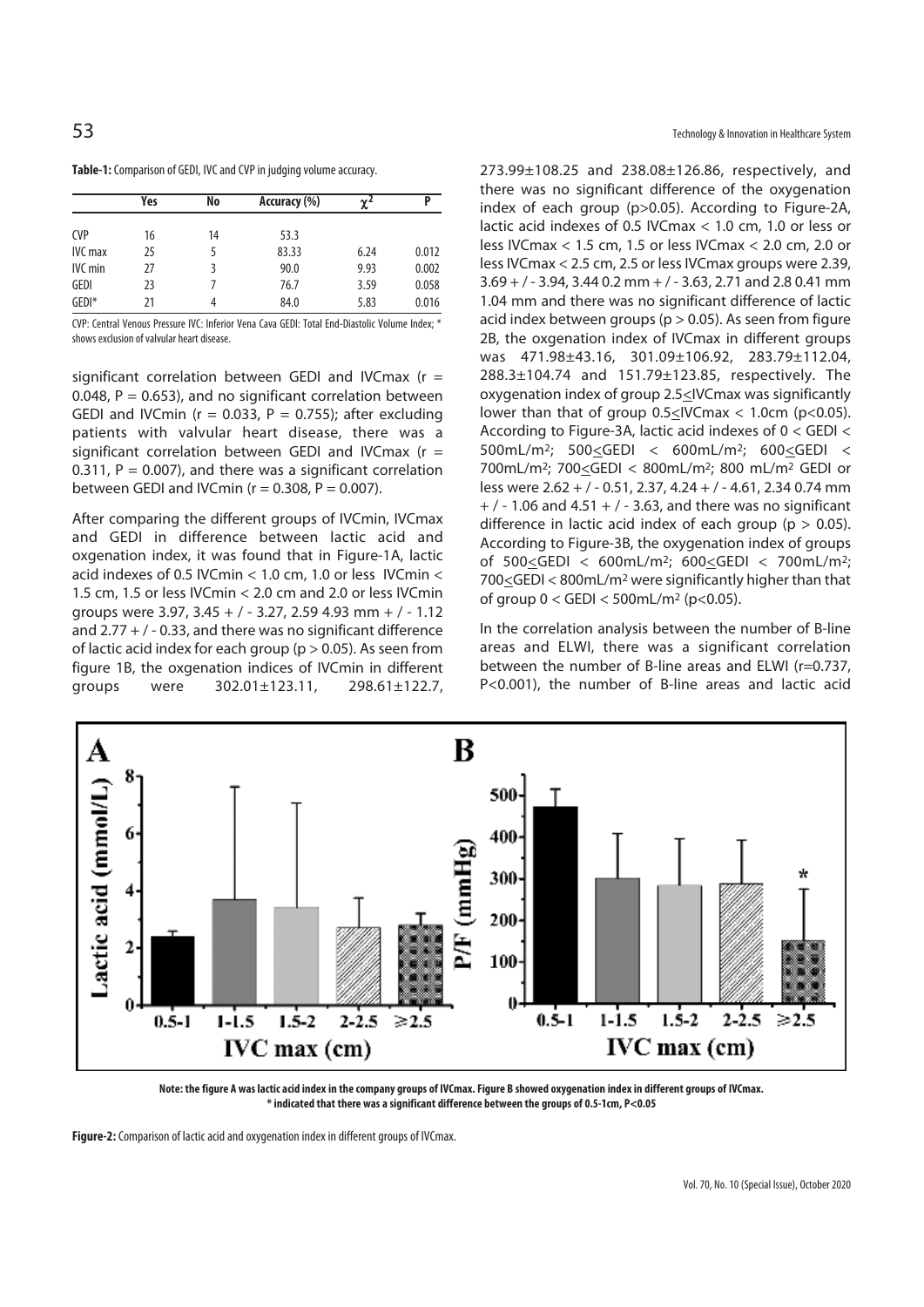

**Note: the figure A was lactic acid index in the company groups of GEDI. Figure B showed oxygenation index in different groups of GEDI. \* indicated that there was a significant difference between the 1-500ml /m2 group, P<0.05** 

**Figure-3:** Comparison of lactic acid and oxygenation index in different groups of GEDI.

 $(r=0.606, p<0.001)$ , the number of B-line areas and oxygenation index (r=-0.590, p<0.001), ELWI and lactic acid (r=0.886, p<0.001), and ELWI and oxygenation index  $(r=-0.553, p < 0.001)$ .

## **Discussion**

Septic shock, also known as septic or toxic shock, is a medical condition caused by severe infection and sepsis. Early detection, timely diagnosis and effective treatment are the key to prevention. Fluid resuscitation is an indispensable treatment for patients with septic shock, but the control of fluid volume is constantly changing with the update of research. Current guidelines recommend the use of conservative fluid therapy strategy which brings more stringent requirements for the control of fluid volume. At present, there are many commonly used monitoring methods in the clinic, the most common one is the measurement of CVP, but CVP as an indicator of capacity load still has obvious shortcomings. Whether it is appropriate to use CVP as an indicator of capacity regulation is still controversial.8,9

Haemodynamic monitoring is very important in patients with severe shock or acute respiratory distress syndrome (ARDS). PICCO (pulse index contour cardiac output, pulse medical systems, Germany) system has been developed and used in critical care environment for several years. PICCO is an invasive haemodynamic monitoring measure, positive inotropic drugs, rather than using vasoconstrictor drugs alone, resulting in high blood pressure. Using PICCO haemodynamics to monitor the patients with severe septic shock can obtain more comprehensive indices such as blood volume, systemic vascular resistance, cardiac function, etc., and guide the selection of fluid resuscitation, antidiuretic drugs and inotropic drugs. GEDI is a direct reflection of the state of cardiac capacity,

which can more accurately reflect the true situation of cardiac capacity. Many experiments show that GEDI reflects cardiac preload better than CVP and other related indicators.10,11 However, the procedure is complicated and expensive, and catheter-related complications may occur with invasive catheterization. The catheter-related blood flow infection will increase the mortality of critically ill patients.12 GEDI targeted fluid resuscitation is better than central venous pressure in the treatment of septic shock, but it cannot reduce the mortality.

which can accurately reflect the body volume load and guide fluid therapy. Under the monitoring and guidance of PICCO technology, patients with septic shock were treated with EGDT combined with early fluid resuscitation and

As one of the last stations for blood to flow into the heart, IVC's inner diameter and collapse degree have been used to evaluate the volume status of severe patients. Some studies suggest that the IVC diameter of patients with hypovolaemia is smaller than that of patients with normal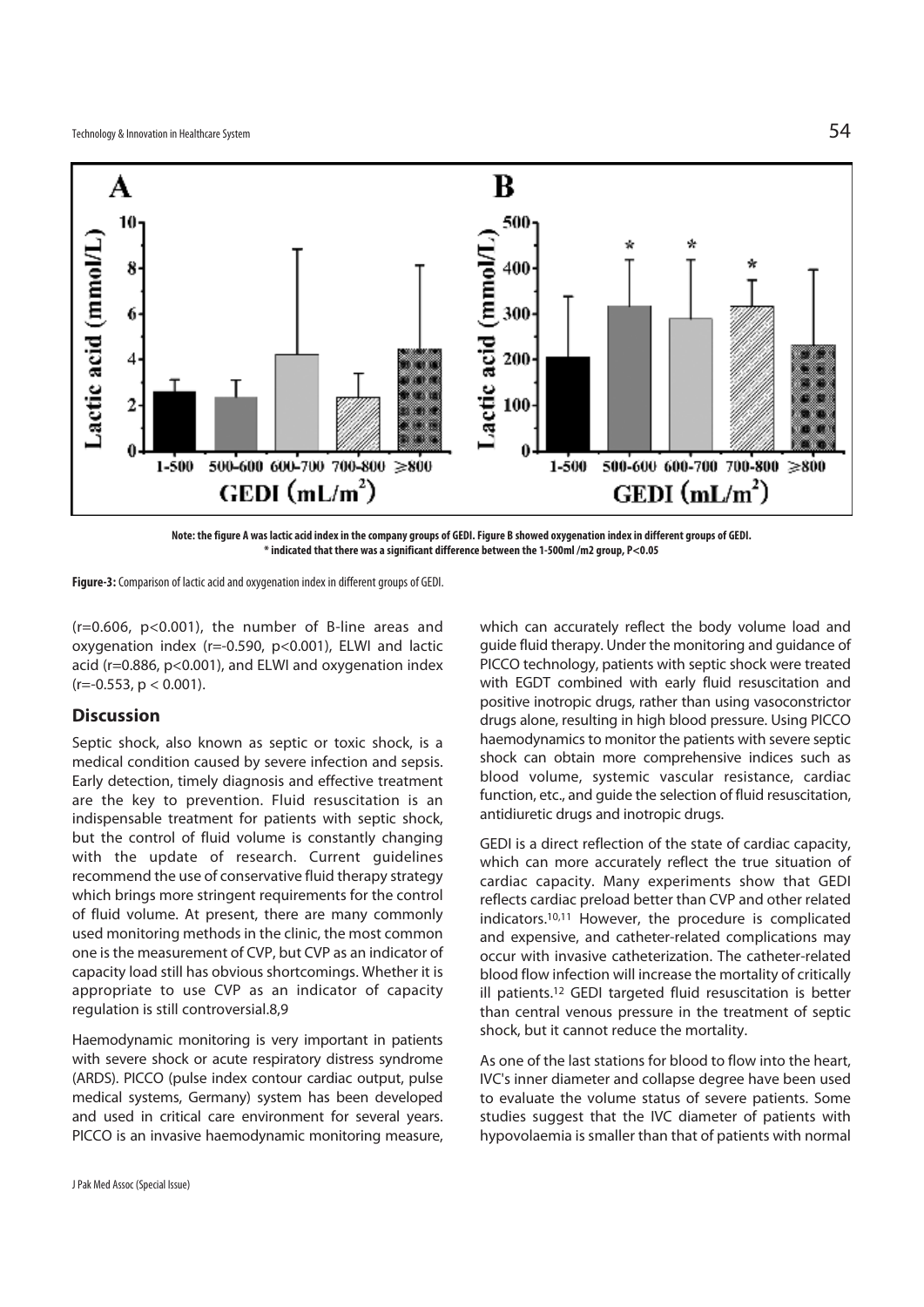blood volume while dilated and fixed IVC usually indicates that patients are in a state of volume overload.13- 15 Because IVC changes with blood flow and has a good correlation with blood volume, more and more clinicians use bedside ultrasound to assess volume load. The index of inferior vena cava collapse is one of the dynamic indexes for diagnosing hypovolemia in patients with septic shock, which is related to delta cardiac output after leg raising test. We believe that, based on the experience of clinicians, observing one of these two parameters is enough to determine the hypovolaemia of patients with septic shock.

Subsequently, the consistency between GEDI and IVC further proves this view. In the analysis of IVC and lactic acid and oxygenation index, it can be seen that the ideal range of IVC min control is 1.5<IVC<2cm, and the ideal range of IVC max control is 2<IVC<2.5cm. The farther away from this range, the worse the lactic acid and oxygenation index obtained. It proves that the volume of fluid can be adjusted by specific value of IVC during volume resuscitation, so as to achieve an ideal liquid load and conform to the current conservative fluid therapy strategy. In the analysis of GEDI and lactic acid and oxygenation index, it can be seen that the range of 700<GEDI<800mL/m<sup>2</sup> is an ideal control range, which is consistent with the normal value of GEDI, but the trend of lactic acid and oxygenation index is not regular like IVC, which indicates that GEDI may be more individualized and not in the normal range of GEDI. It requires more consideration how to adjust the liquid volume. The correlation between the number of B-line areas and ELWI and the correlation between B-line areas and ELWI, lactic acid and oxygenation index showed that the two were meaningful in judging "lung water", and the severity changed proportionally with the change of index, so the volume of liquid could be adjusted by them. The study showed that the accuracy rate of CVP was lower than 50% when evaluating capacity, suggesting that the application of CVP in evaluating capacity is of limited significance and may lead to misleading clinical evaluation of capacity.16-19 Both GEDI and IVC are more accurate than CVP and can be used as guidance for volume assessment. However, the evaluation of GEDI is also affected by specific diseases of patients. The accuracy of GEDI in patients with valvular heart disease is also lower, which cannot be used as a basis for volume assessment.20-24

## **Conclusion**

Fluid resuscitation needs to be guided by volume assessment in patients with septic shock. Critical care ultrasound and PICCO are both more ideal methods for volume assessment, but PICCO needs more individualized assessment, and PICCO is not recommended for patients with heart valve disease.

**Disclaimer:** I hereby declare that this research paper is my own and autonomous work. All sources and aids used have been indicated as such. All texts either quoted directly or paraphrased have been indicated by in-text citations. Full bibliographic details are given in the reference list which also contains internet sources. This work has not been submitted to any other journal for consideration.

**Conflict of Interest:** We declare that all contributing authors of this paper have no conflict of interest and all have contributed equally for this research work.

**Funding Disclosure:** This work was supported by Guangdong Natural Science Foundation by grant number (2017A030313857)

#### **References**

- Blanco P, Volpicelli G. Common pitfalls in point-of-care ultrasound: a practical guide for emergency and critical care physicians. Crit Ultrasound J 2016;8:15. doi: 10.1186/s13089-016- 0052-x.
- 2. Alvi MA, Hassan A, Tanveer Q, Saleem A, Qamar W. Peste Des Petitis Ruminants: An overview and a case report from Pakistan. Matrix Sci Medica 2017;1:20-2. DOI: 10.26480/msm.02.2017.20.22
- 3. Ebrahim GJ. Sepsis, septic shock and the systemic inflammatory response syndrome. J Trop Pediatr 2011;57:77-9. doi: 10.1093/tropej/fmr022.
- 4. Razzak MA, Islam MA, Rahman MH, Sathi MA, Atikuzzamman M. Screening Of Lentil Germplasm Against Stemphylium Blight By Observing Disease Reaction In Three Different Stages. Malays J Halal Res 2018;1:15-8. DOI: 10.26480/mjhr.02.2018.15.18
- 5. Torgersen C, Dünser MW, Schmittinger CA, Pettilä V, Ruokonen E, Wenzel V, et al. Current approach to the haemodynamic management of septic shock patients in European intensive care units: a cross-sectional, self-reported questionnaire-based survey. Eur J Anaesthesiol 2011;28:284-90. doi: 10.1097/EJA.0b013e3283405062.
- 6. Mohammed GE. Productivity of pure stands and intercropped Forage sorghum and hyacinth bean. Malays J Sustain Agric 2018;2:5-6. DOI: 10.26480/mjsa.01.2018.05.06
- 7. Rhodes A, Evans LE, Alhazzani W, Levy MM, Antonelli M, Ferrer R, et al. Surviving Sepsis Campaign: International Guidelines for Management of Sepsis and Septic Shock: 2016. Intensive Care Med 2017;43:304-77. doi: 10.1007/s00134-017-4683-6.
- 8. Gu J, Zhang D. Analysis on influencing factors of industrial pollution taking Zhejiang Province as an example. Acta Sci Malays 2018;2:14-6. DOI: 10.26480/asm.01.2018.14.16
- 9. Fagley RE, Haney MF, Beraud AS, Comfere T, Kohl BA, Merkel MJ, et al. Critical Care Basic Ultrasound Learning Goals for American Anesthesiology Critical Care Trainees: Recommendations from an Expert Group. Anesth Analg 2015;120:1041-53. doi: 10.1213/ANE.0000000000000652.
- 10. Wahab WA, Adzmi AN. The investigation of cytotoxic effect of Cinnamomum zeylanicum extracts on human breast cancer cell line (Mcf-7). Sci Herit J 2017;1:23-8. DOI: 10.26480/gws.02.2017.23.28
- 11. Kanji HD, McCallum JL, Bhagirath KM, Neitzel AS. Curriculum Development and Evaluation of a Hemodynamic Critical Care